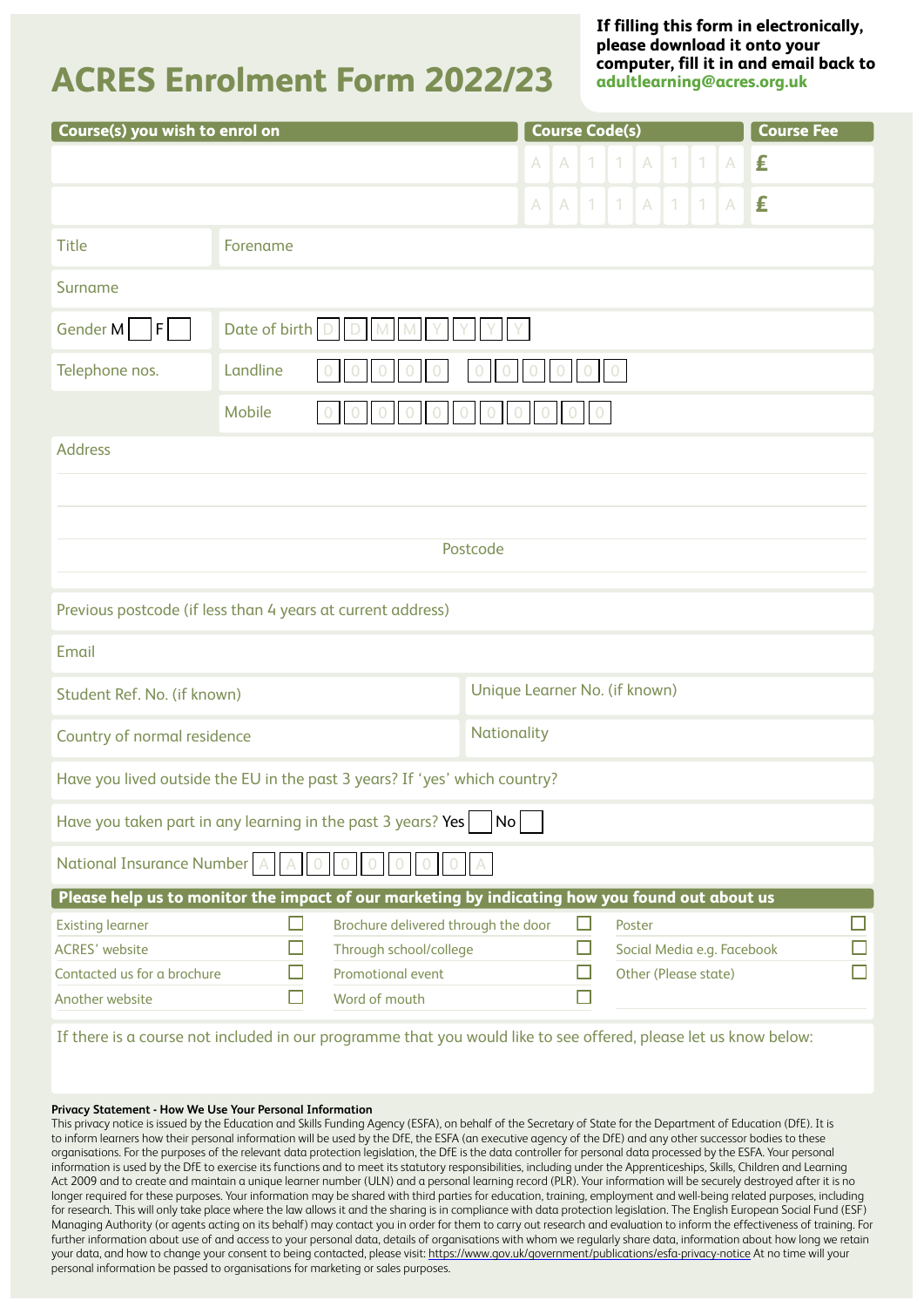| Do you have a disability or health problem? Yes                                                                                                                                                                                                 |        | No                                                                                                                                                                                                                                                                                                                                    |   |
|-------------------------------------------------------------------------------------------------------------------------------------------------------------------------------------------------------------------------------------------------|--------|---------------------------------------------------------------------------------------------------------------------------------------------------------------------------------------------------------------------------------------------------------------------------------------------------------------------------------------|---|
| Do you have a learning difficulty? Yes                                                                                                                                                                                                          | No     |                                                                                                                                                                                                                                                                                                                                       |   |
|                                                                                                                                                                                                                                                 |        | If 'YES' please indicate the nature of your disability, learning difficulty and/or health problem below                                                                                                                                                                                                                               |   |
| Vision impairment<br><b>Hearing impairment</b><br>Disability affecting mobility<br>Profound complex disabilities<br>Social and emotional difficulties<br>Mental health difficulty<br>Moderate learning difficulty<br>Severe learning difficulty | H<br>ப | Temporary disability (after illness, e.g. post-viral, or accident)<br>Speech, language and communication needs<br>Other physical disability<br>Other specific learning difficulty (e.g. Dyspraxia)<br>Other medical condition (e.g. epilepsy, asthma, diabetes)<br>Other learning difficulty<br>Other disability<br>Prefer not to say | Г |
| Dyslexia<br>Dyscalculia<br><b>Autism Spectrum Disorder</b><br>Asperger's Syndrome                                                                                                                                                               | ×      | Please state if you have any other specific needs you wish to be<br>supported with:                                                                                                                                                                                                                                                   |   |

**Please note that a health questionnaire must be completed by all students prior to attending a physical activity course**

### **Ethnic origin**

| <b>White</b>                                  | <b>Asian/Asian British</b>                   |  |
|-----------------------------------------------|----------------------------------------------|--|
| English/Welsh/Scottish/Northern Irish/British | Indian                                       |  |
| Irish                                         | Pakistani                                    |  |
| Gypsy or Irish Traveller                      | <b>Bangladeshi</b>                           |  |
| Any other White background                    | Chinese                                      |  |
|                                               | Any other Asian Background                   |  |
| <b>Mixed/Multiple Ethnic group</b>            |                                              |  |
| <b>White and Black Caribbean</b>              | <b>Black/African/Caribbean/Black British</b> |  |
| <b>White and Black African</b>                | African                                      |  |
| <b>White Asian</b>                            | Caribbean                                    |  |
| Any other Mixed/Multiple ethnic background    | Any other Black/African/Caribbean background |  |
| <b>Arab</b>                                   | Any other ethnic group                       |  |

### **Unique Learner Number (ULN)**

All learners are issued with a ULN which enables their educational achievements to be tracked. This is not used for marketing purposes but can be shared with other learning organisations.

Do you give permission for this data to be shared Yes  $\Box$  No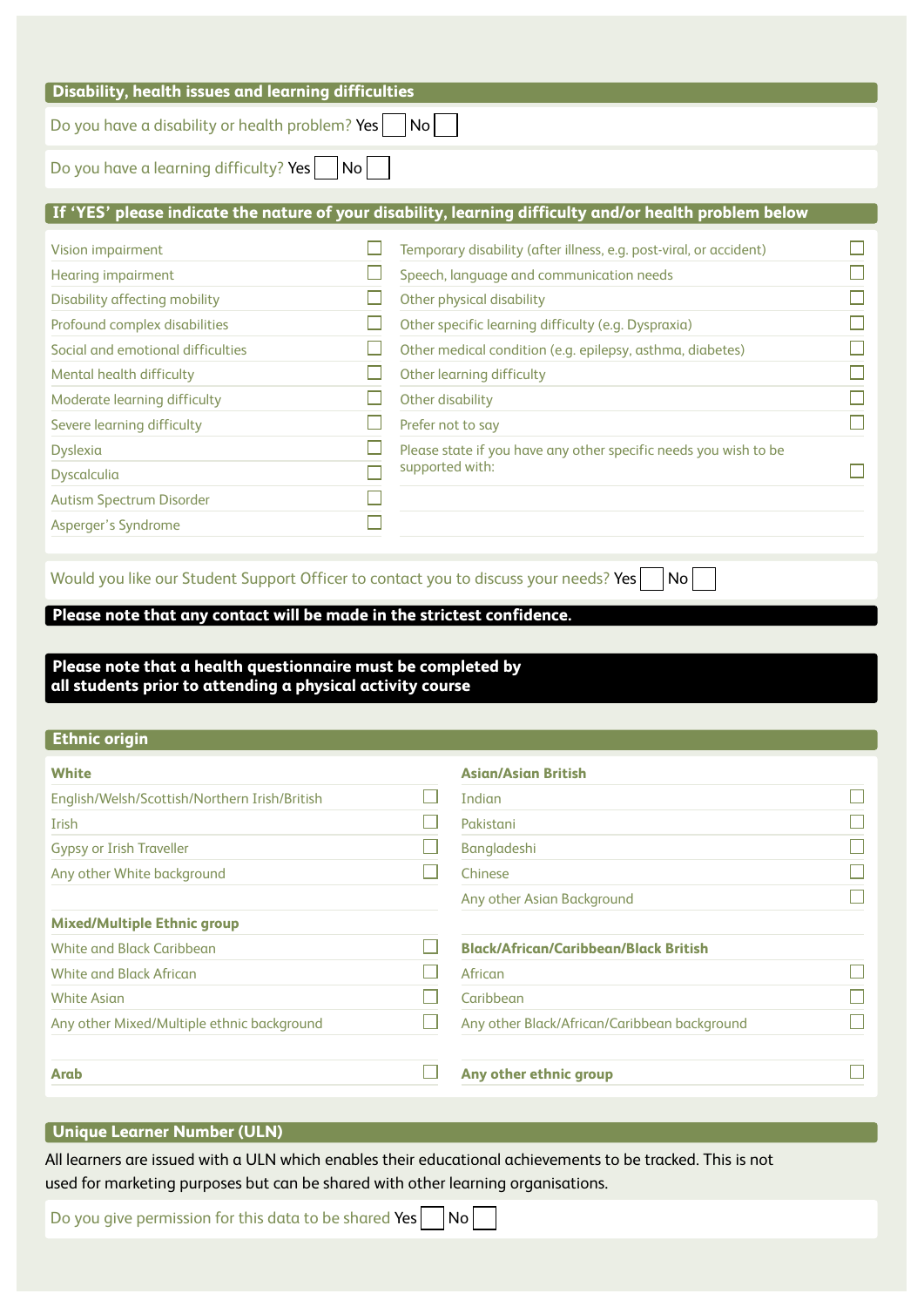| <b>Employment status</b>                                                                                                      |  |
|-------------------------------------------------------------------------------------------------------------------------------|--|
| Please indicate if you are                                                                                                    |  |
| Not in paid employment, looking for work and available to start work                                                          |  |
| Not in paid employment, not looking for work and/or not available to start work/retired                                       |  |
| In paid employment                                                                                                            |  |
| Self-employed                                                                                                                 |  |
| In receipt of other state benefits                                                                                            |  |
| On a Skills Bootcamp                                                                                                          |  |
| Other (e.g. redundancy)                                                                                                       |  |
| If employed or self-employed                                                                                                  |  |
| How many hours do you work per week 0-10<br>$11 - 20$<br>$21 - 30$<br>$31+$                                                   |  |
| $7-12$ months<br>How long have you been employed/self-employed Up to 3 months<br>$4-6$ months $\vert$<br>12 months +          |  |
| If unemployed                                                                                                                 |  |
| How long have you been unemployed<br>$6-11$ months<br>12-23 months<br>24-35 months<br>36 months or more<br>Less than 6 months |  |
| You were previously in full time education or training                                                                        |  |
| Please indicate which state benefit you receive                                                                               |  |
| <b>Employment and Support Allowance (all categories)</b><br>Jobseeker's Allowance (JSA)                                       |  |
| <b>Universal Credit</b><br>Other                                                                                              |  |

### **EXAM COURSE APPLICANTS ONLY**

Enrolment on an exam course requires completion of additional information. Please complete the further detail requested below. If you are unemployed or eligible for a free course, you will also be required to complete a further declaration form, which will be sent to you once you have enrolled.

Evidence of ID If you are taking an accredited course, we are required to see evidence of ID. Please supply two of the following: passport, driving licence, ID card or other form of identification, benefits documentation, examination certificates or bank card, as well as providing us with your National Insurance number. Existing students need only supply one form of ID. We appreciate that existing students will have supplied ID in previous years, however, it is a condition of funding that ID is seen each year.

| Your highest qualification - please tick one box that applies to you                           |  |  |  |  |  |  |
|------------------------------------------------------------------------------------------------|--|--|--|--|--|--|
| Level 3 - 'A' Level or equivalent e.g Access to HE Diploma,                                    |  |  |  |  |  |  |
| Advanced Apprenticeship, Applied General, 'AS' Level or<br>international Baccalaureate Diploma |  |  |  |  |  |  |
| Full Level 3 - Advanced Technical Certificate or Diploma or<br>$2'$ A' Levels                  |  |  |  |  |  |  |
| Skills Bootcamp                                                                                |  |  |  |  |  |  |
| Other qualification                                                                            |  |  |  |  |  |  |
| I have no qualifications                                                                       |  |  |  |  |  |  |
|                                                                                                |  |  |  |  |  |  |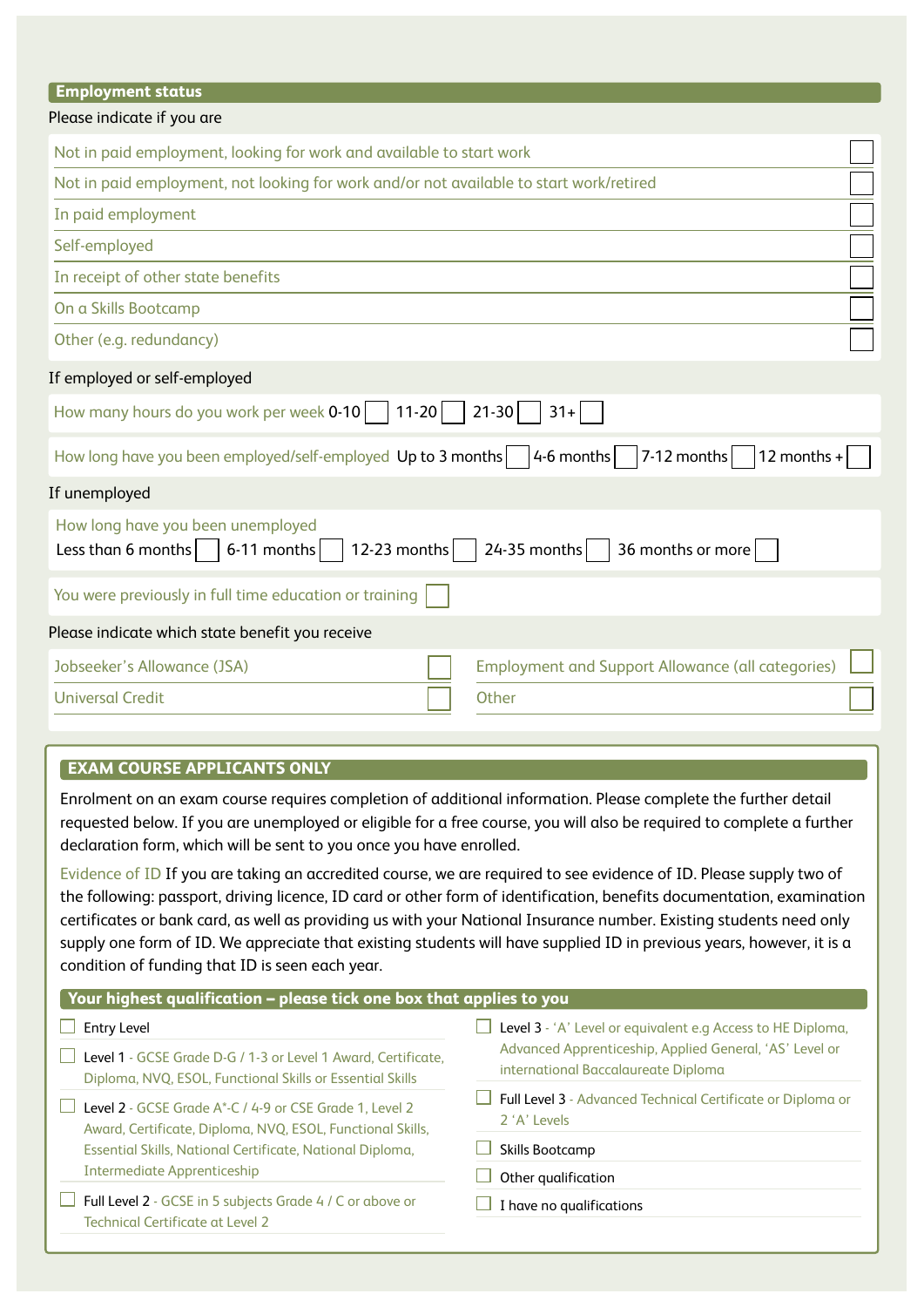### **How to pay**

**Reduced Fees** You may be eligible to pay a reduced fee on courses marked **O** if you are in receipt of an income based benefit. Further information can be found in our General Information sheet or for full details please see the Financial Support page on our website

**Payment** Details of how to enrol and pay can be found in our General Information sheet and on the Financial Support and Contact Us pages of our website. Postal enrolments can be made by cheque or card. Please make cheques payable to **East Sussex County Council** and write the Course Code and your name on the back or enter your card details below.

If you have any questions call ACRES' House on 01825 761820.

| <b>Cheque</b>                                                |  |
|--------------------------------------------------------------|--|
| Full payment instalments (tick as appropriate) enclosed for: |  |
| <b>Debit/Credit card</b>                                     |  |

(You will be contacted within a few days by a member of the ACRES team who will take payment over the phone)

If you have given us your email address, your course confirmation documents will be emailed to you. if you wish to receive them by post please tick here.  $\square$ 

### **Declaration**

I understand that the information I have provided will be kept on a computerised information system and will be processed in accordance with relevant Data Protection legislation. (Please see Privacy Notice for full details). I agree that having enrolled on the above course(s) I am liable to pay the course fee in full, subject to the cooling off criteria as described in the terms and conditions. I understand that a course may be cancelled if insufficient students enrol and a full refund will be given in these circumstances. Applications for a refund will also be considered if withdrawing from a course on certified medical grounds, on production of medical evidence, or in exceptional circumstances at management discretion.

### Signature

| Date |  |  |
|------|--|--|
|      |  |  |

If form has been completed electronically please click this box in place of your signature  $\square$ 

**Please note that should a student be unable to attend the course, or withdraw from a course before all sessions have taken place, the place and fees are not transferable to another student.**

You can agree to being contacted for other purposes by ticking any of the following boxes below:

**Nature of contact** About other courses or learning opportunities  $\Box$  For surveys and research  $\Box$ **Method of contact (select your preferred option(s):** By phone  $\Box$  By e-mail  $\Box$  By post  $\Box$ 

For further information about use of and access to your personal data; details of organisations with whom we regularly share data; information about how long we retain your data and how to change your consent to being contacted, please visit: **<https://www.gov.uk/government/publications/esfa-privacy-notice>**

**Please return your completed enrolment form:** **By post: ACRES' House, Uckfield College, Downsview Crescent, Uckfield, East Sussex TN22 3DJ**



**By email: [adultlearning@acres.org.uk](mailto:adultlearning@acres.org.uk)**